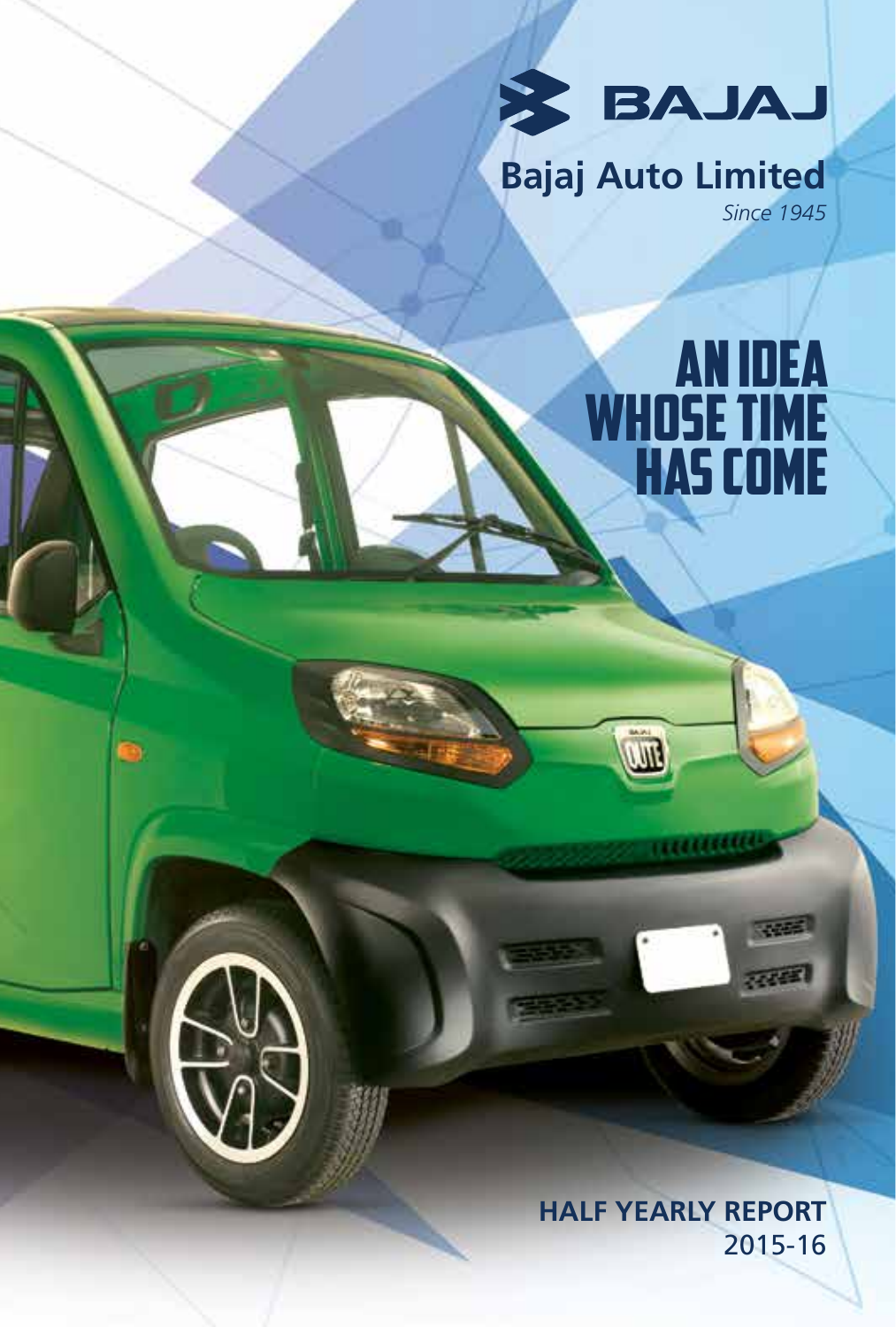# Dear Shareholder,

I am happy to share with you the financial results of your Company for the half year ended 30 September 2015.

In an overall challenging business environment, especially in the domestic motorcycle industry, the Company has delivered an excellent performance during the half year ended 30 September 2015, with a robust performance across all business verticals.

The following are the highlights for the half year ended 30 September 2015:

### **Highest ever**

(₹ In Crore)

|                          |        | $(1)$ III CIOIE) |
|--------------------------|--------|------------------|
| Turnover                 | 12,301 | ↑7%              |
| <b>Exports</b>           | 5.471  | $\uparrow$ 10%   |
| <b>Operating EBITDA*</b> | 2,548  | $\uparrow$ 11%   |
| <b>Profit before tax</b> | 2,889  | ↑ 51%            |
| <b>Profit after tax</b>  | 1.948  | $\uparrow$ 46%   |
| <b>EBITDA</b> margin*    | 21.6%  |                  |
|                          |        |                  |

This is the outcome of the Company's focus on differentiation and a Brand centric strategy which ensures that the overall product portfolio under the respective brands command a premium.

### **1. Summary of financial results**

|                                        |                | $(5 \text{ In Core})$ |                  |
|----------------------------------------|----------------|-----------------------|------------------|
|                                        | H <sub>1</sub> | H1                    | <b>Full Year</b> |
| <b>Particulars</b>                     | 2015-16        | 2014-15               | 2014-15          |
|                                        |                |                       |                  |
| Sales in numbers                       | 2,069,625      | 2,044,012             | 3,811,201        |
| Turnover                               | 12,301         | 11,548                | 22,194           |
| Export revenue                         | 5,471          | 4,987                 | 9,758            |
| Operating EBITDA*                      | 2,548          | 2,289                 | 4,429            |
| Operating EBITDA %*                    | 21.6%          | 20.3%                 | 20.3%            |
| Profit before tax and exceptional item | 2,889          | 2,247                 | 4,425            |
| Exceptional item                       |                | 340                   | 340              |
| Profit before tax                      | 2,889          | 1,907                 | 4,085            |
| Profit after tax                       | 1,948          | 1,331                 | 2,814            |
|                                        |                |                       |                  |

\* before mark-to-market (MTM) gain/loss

## **2. Motorcycle highlights**

| <b>Particulars</b> | <b>H1</b><br>2015-16 | H1<br>2014-15 | <b>Full Year</b><br>2014-15 |
|--------------------|----------------------|---------------|-----------------------------|
| Domestic           | 955,148              | 952.492       | 1,770,778                   |
| Export             | 823.184              | 821.519       | 1,521,306                   |
| <b>Total</b>       | 1,778,332            | 1,774,011     | 3,292,084                   |

In the domestic market, the Company's broad strategy is to expand the "M1" Mileage segment, scale its presence in the "M3" Mileage segment, reassert its dominance in the "Sports" segment and expand and grow the "Super Sports" segment.

The Company is currently reaping the benefits arising from the execution of this strategy.

### **i. M1 Mileage segment**

Bajaj, represented by CT100 and Platina, in the segment showed a remarkable growth of 74% in H1/2015-16 over H1/2014-15.

With the phenomenal success of CT100 in the domestic market, the size of M1 Mileage segment has increased by ~250 bps from over 20% in 2014-15 to 23% in H1/2015-16.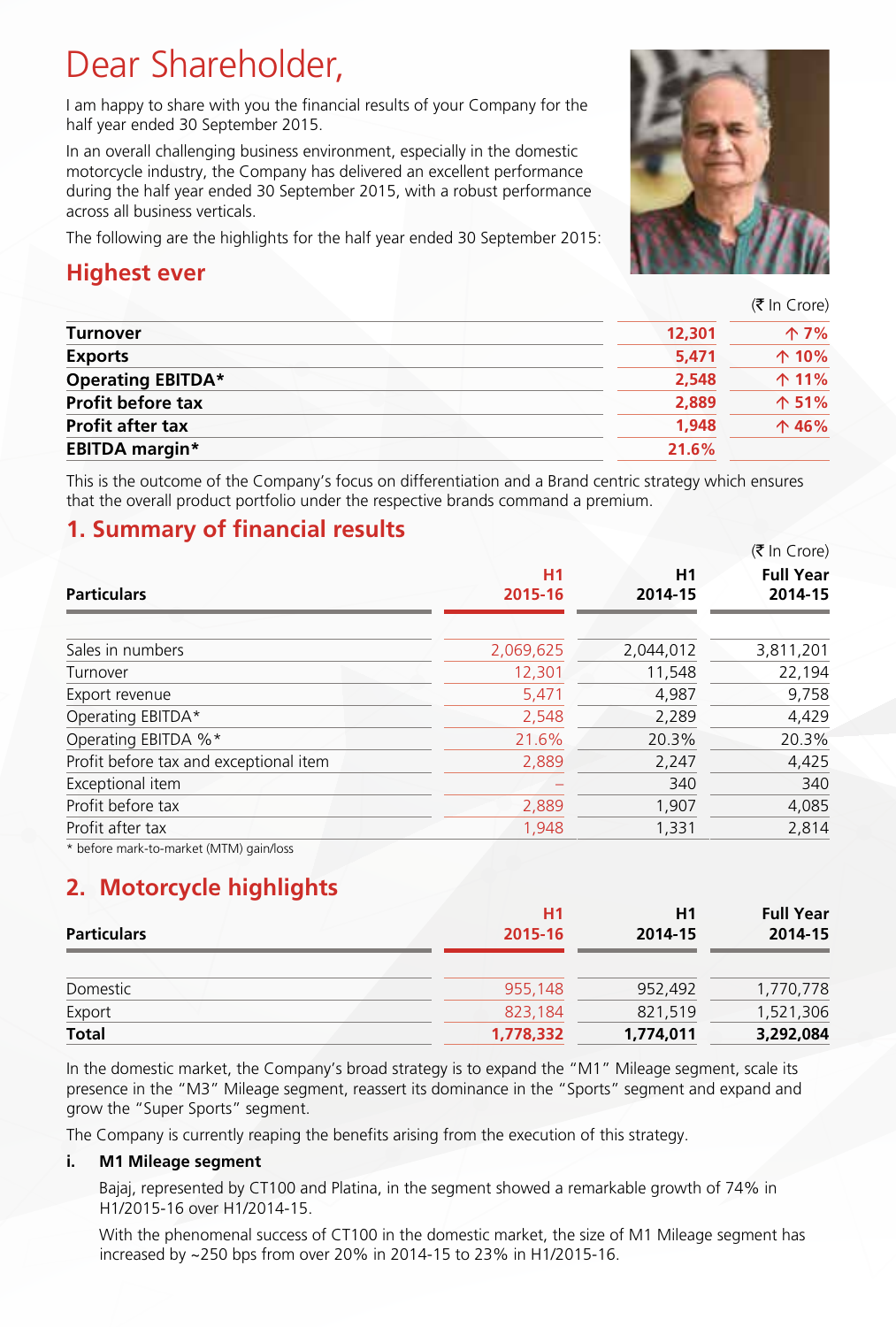Company's share in domestic market in this segment increased from under 24% in 2014-15 to nearly 38% in H1/2015-16.

#### **ii. Sports segment**

Bajaj is represented by Pulsar and Avenger in the segment.

With sales of around 326,000 units in this segment of the domestic market, Bajaj Auto continues to be a leader with market share of 44%.

The all new Pulsar AS150 and the Pulsar AS200 models, launched in April 2015, have been very well accepted in the market. With the launch of three new variants of Avenger in October 2015, the Company anticipates to further expand its market share by the end of 2015-16.

#### **iii. Super sports segment**

Bajaj is represented by Pulsar RS200 and KTM in the segment.

Sales of Pulsar RS200, a star attraction, doubled in Q2/2015-16 as against Q1/2015-16 and currently has a waiting period of more than a month.

Together with KTM, Bajaj Auto dominates this segment with sales of over 36,000 units in H1/2015-16 and is a market leader with share in domestic market of over 63%.

Thus, the Company continues to be a dominant player in the three broad segments mentioned above, representing ~40% of the total domestic market.

#### **iv. M3 Mileage segment**

The Company intends to scale its presence in this segment with the launch of a new brand in Q4/2015-16.

### **3. Commercial vehicle highlights**

| <b>Particulars</b> | H1<br>2015-16 | H1<br>2014-15 | <b>Full Year</b><br>2014-15 |
|--------------------|---------------|---------------|-----------------------------|
|                    |               |               |                             |
| Domestic           | 117,832       | 130,460       | 234,345                     |
| Export             | 173.461       | 139,541       | 284,772                     |
| <b>Total</b>       | 291,293       | 270,001       | 519,117                     |

The Company continues to be a leader in the domestic market of this segment with an overall share of 46%.

In the domestic market, in petrol and alternate fuel passenger segment, market share was 91%. In the small diesel carrier segment, the Company continues to be a leader with market share of 62% while in big diesel carrier segment, market share has improved sequentially from 15% in Q1/2015-16 to 20% in Q2/2015-16.

### **4. International business highlights**

|                     | H1      | H1      | <b>Full Year</b> |
|---------------------|---------|---------|------------------|
| <b>Particulars</b>  | 2015-16 | 2014-15 | 2014-15          |
| Motorcycles         | 823.184 | 821.519 | 1,521,306        |
| Commercial vehicles | 173.461 | 139,541 | 284,772          |
| <b>Total</b>        | 996,645 | 961,060 | 1,806,078        |

This business now contributes **~48%** of our net sales, making us an Indian multi-national company.

### **5. Cash and cash equivalents**

As on 31 March 2015, surplus cash and cash equivalents stood at  $\bar{\tau}$  8,455 crore.

After payment of dividend and tax thereon amounting to  $\bar{\tau}$  1,723 crore, surplus cash and cash equivalents stood at ₹ 9,671 crore as on 30 September 2015.

On this positive note, I wish you and your family a very happy Diwali and a prosperous New Year.

hul

**Rahul Bajaj** Chairman 21 October 2015